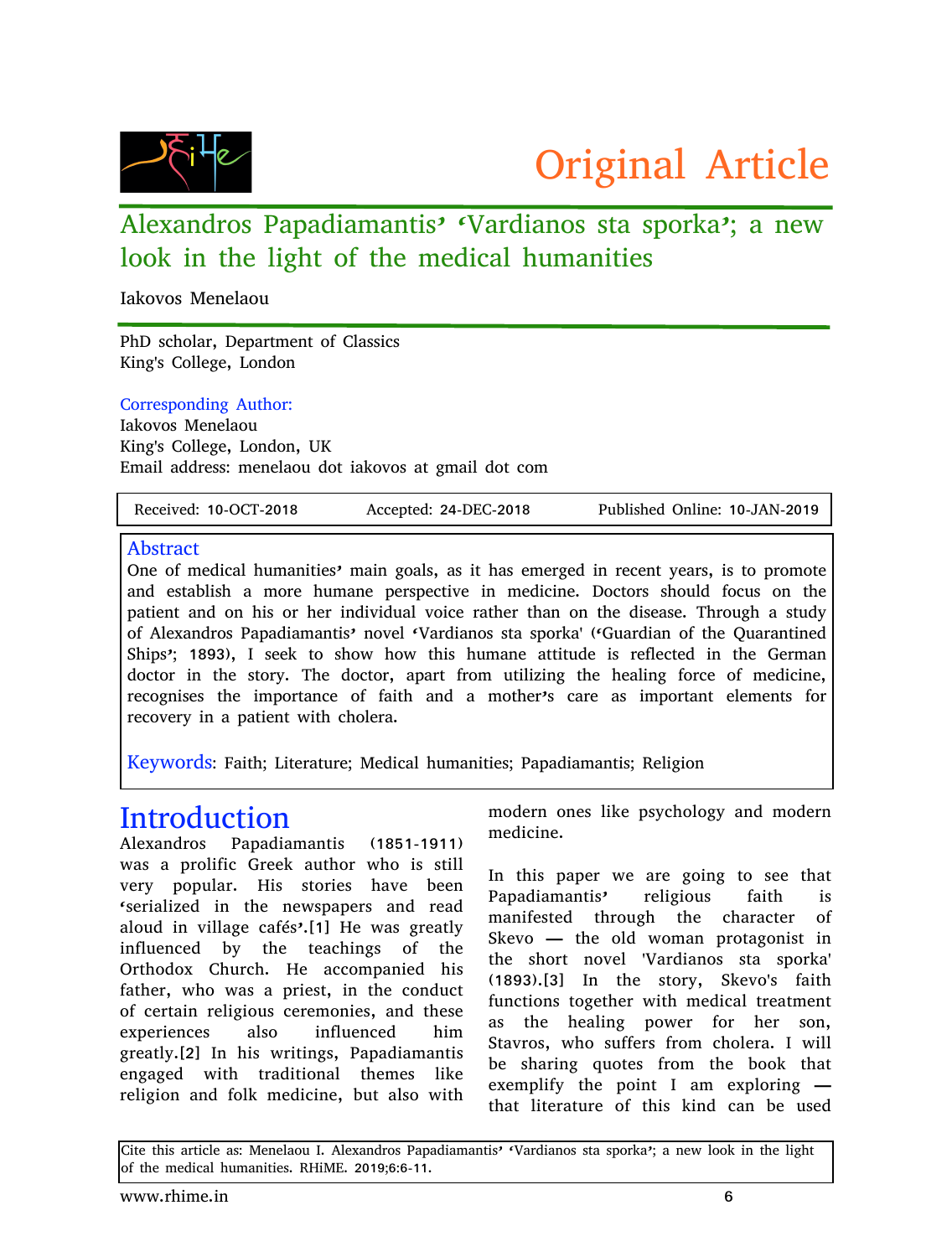by medical educators to help learners explore the relationship between medicine and faith; the quotes are English translations that I have made from the original which is written in Greek.

### The Historical Setting of the Novel

The historical background is clearly stated by Papadiamantis: 'finally, it was 1865 and cholera spread during the summer in Eastern Europe, probably as always, through the Muslim pilgrims.'[3] According to sources, the cholera pandemic of 1865 spread to several ports of Greece and the government had to take certain measures against its consequences. This pandemic was the fourth in the nineteenth century, as Greece had suffered the same disease in 1854, 1855 and 1856.[4] The 1856 pandemic expanded after an epidemic during a Mecca pilgrimage that resulted in the death of 30.000 out of the 90.000 pilgrims who visited Mecca in that year. Several pilgrims who survived took the disease back to Europe and Africa, and it was spread even further in Europe by war.[5]

#### The intersection of medicine and faith in 'Vardianos sta sporka'

Skevo, an old woman from Plakes, learns that her son who works as a sailor is ill during the cholera pandemic and has been taken to the island Tsougria. Since Skevo wants to be with her son and if possible help him recover, she decides to go to the quarantined island; however, because of certain restrictions and the fact that a woman cannot work as a guard of the 'infected ships' approaching the area, Skevo disguises herself as a man.

Skevo's main characteristic throughout her adventure is her strong faith and the fact that she never gives up hoping for

God's help. She sees the disease as a sign by God for the sins of men: 'Disease was the worst…may God save, again, the whole world and secondly, us, the sinners'. She asserts that 'sin made fear greater' and advises: 'Repentance, Christians'. When she learns that her son is one of the cholera victims, she is upset but does not lose her faith; she prays on her knees to God for her son's salvation: 'she tried to say the Jesus prayer, but she could not speak and her lips did not move; just the meaning of the prayer came to her mind'. After her long prayer, she feels sure about her decision to disguise herself as a guard.

Skevo understands the difficulties and risks of her attempt; nevertheless, she is not trying to deceive anyone and her goal is pure: to be with her son and take care of him while he is ill. This is why she prays to God for help, standing clear to Him; her prayer is a voice of supplication. Even today, according to more modern studies, survival rates from certain conditions are higher among religious believers after controlling for demographic differences.[6]

Skevo's faith in God is also present when she goes to meet her daughter before she leaves for Tsougria. The daughter who has no children is encouraged by Skevo 'to be cautious and be careful with medicines; and to have faith that she will have a child, only if this is God's will'. Skevo is not afraid of cholera as she had it once, but even if she is infected she does not care; the most important thing for her is her son. Still her faith is never under dispute as she acknowledges the possibility of death and explains it as God's will: 'If death was the case, may God protect him — her son, at least she would see him and he would die in her arms; she would have no complaint. It would be enough if she went to him when he was still alive'.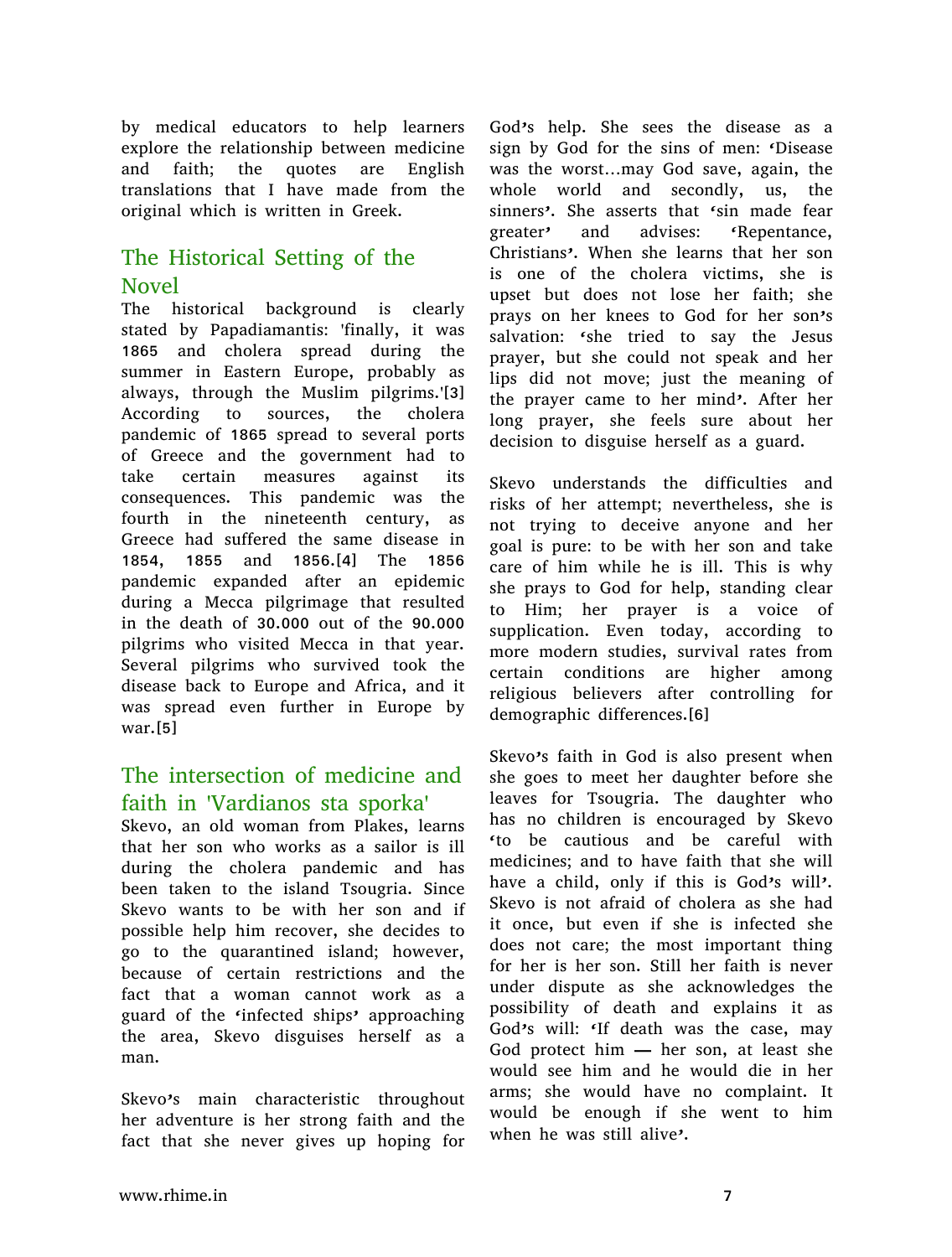Once she reaches Tsougria, Skevo crosses herself, an indication of her pure faith. Making the sign of the cross is a simple Christian ritual that connects with the most important mysteries of Christianity: the Incarnation, the Resurrection and the Second Coming.[7] The gesture of the cross combines simplicity and a profound meaning and is a self-blessing reflecting the sacramental blessing by the priest. Through blessing herself, Skevo shows her attachment and faith to God and His will.

Skevo reveals her plan to the German physician, who shows understanding toward and compassion for the mother's concerns and anxiety. He is also helpful and reassures her that although Stavros 'has suffered a lot', 'he will live'. Glad to hear the good news and without undermining the physician's intervention and skills, Skevo explains: 'I prayed to the icons, I begged the Panagia, a little silver icon I have, to take pity on me and send me good news for Stavros…' The physician does not undermine the role of faith and the way Skevo interprets the cure of her son and asks her to tell him the whole story on how she ended up in Tsougria. In her narrative, Skevo, again, stresses the role of prayer and faith: 'I begged the Panagia and she gave me courage'. The depiction of the fictional physician by Papadiamantis goes beyond what one might expect from his knowledge of the practice of medicine, but could allude to either a real-life model whom the author has encountered, or is based on his expectations of an ideal physician.

The physician shows a clearly humane attitude when he gives permission 'for the patient to be moved off the ship in order to have motherly care and his own visits…'. The German doctor accepts that apart from medicine other things can also help an ill person to recover. In this way, Papadiamantis urges the reader to

consider, without undermining the effectiveness of conventional medicine, that ideal surroundings, motherly care, and faith in God are also necessary and that everything together constitutes comprehensive treatment.

Another important element in the novel is Fr Nikodemos' help: he goes to the mountain and gives over his monastic cell to Skevo as a place for her son's recovery. He also encourages Skevo to use any supplies he has and sends her some more. Moreover, Fr Nikodemos tells her that she 'should have all her hopes in God, and if it is God's will, nothing will happen to her son<sup>2</sup>. In reply, Skevo says 'we all have sinned to end up here'. showing, once again, how she believes cholera to be divine punishment for human sins.

The end of the novel shows them all, the German doctor, Fr Nikodemos, Skevo and Stavros eating together in an atmosphere of feast and celebration. The food they partake of, souvla and kokoretsi, and alcohol, are reminiscent of the traditional way Greeks celebrate Easter. Through this metaphor, Papadiamantis may be taken to be presenting the son's resurrection. The boy has returned from the ships and the world of sin and has defeated cholera — and sin, too. Interestingly, the son does not appear to have a voice in the narrative. He does not speak at all in any part of the novel, and he only appears in the end of the story, deepening the sense of a second birth and resurrection. Stavros' cure may be considered a result of faith and medicine. The people attending this feast, together with the mother and the son, are the physician who represents medicine and Fr Nikodemos who represents faith.

Although Skevo is presented as a very religious woman who believes and sees her son's salvation as a result of God's grace, she never doubts the efficacy of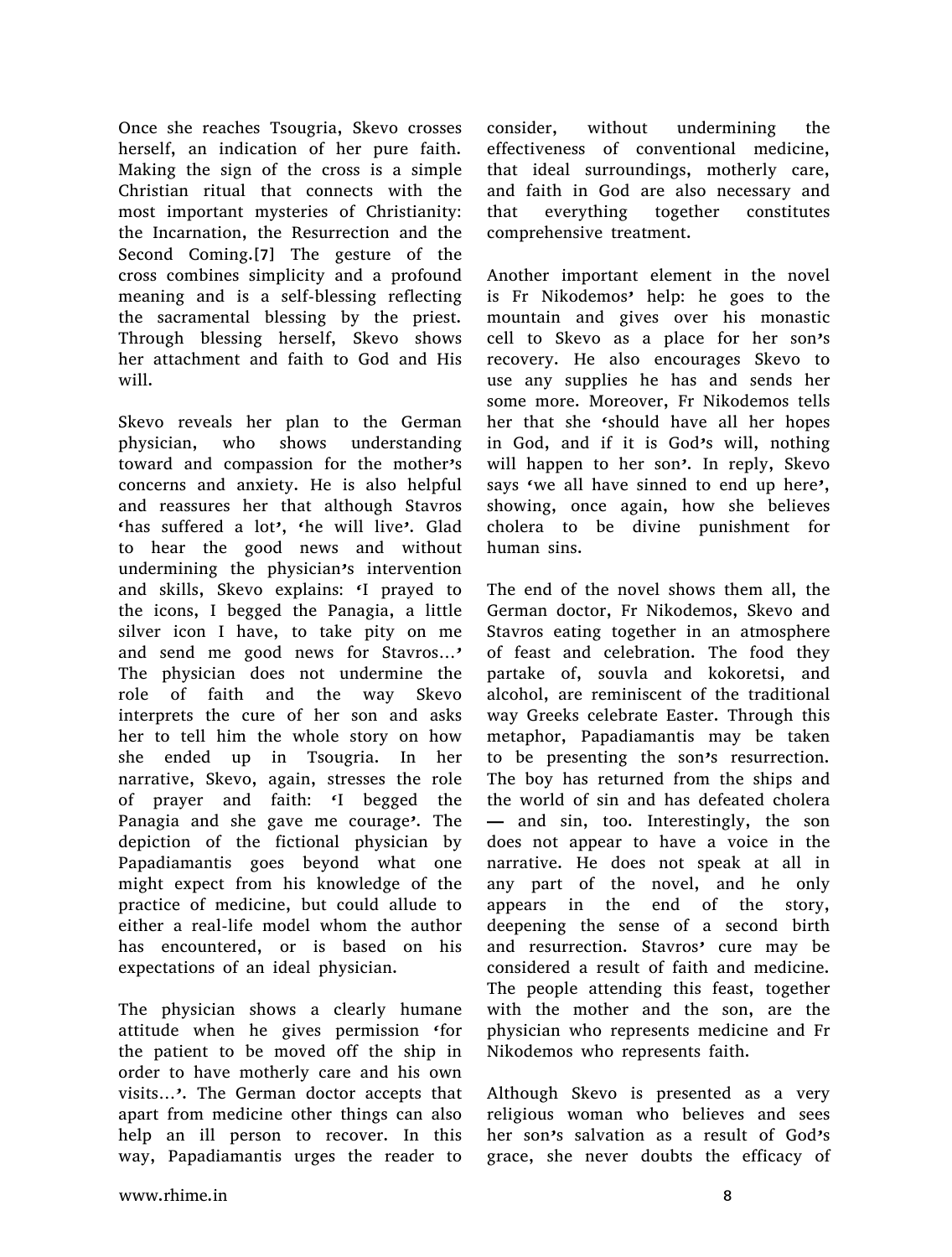medicine. In contrast, she sees the German doctor as an integral part of her son's recovery and this is verified through his attendance at the feast. Similarly, while Skevo advises her daughter (in respect of pregnancy) to be careful with medicines, she does not say that medicine cannot help her. However, she exhorts her daughter to believe in God so that He can help her and bring her what she wants in the same way that Skevo believed in God and Stavros was cured.

### Vardianos sta sporka and the medical humanities

Hippocrates reasoned that both disciplines, the sciences and the arts, were fundamental to the practice of medicine.[8] The medical humanities, as we understand them today, stand between them as a link connecting these two fields. A formal appreciation of literary texts and the creative arts exposes practitioners of medicine to the human side of medicine and compels them to see patients as more than just an illness.[9-11] The medical humanities have been shown to improve the relationship between doctors and patients, where the suffering individual can have his own voice and is not seen as the object of a medical investigation.[9,11] A study of literature as a part of the medical humanities can create more communicative and compassionate doctors and it is now a part of the formal curriculum in many medical schools.[8- 12]

An appreciation of language can be honed through the study of literature.[9,11,12] This can help a doctor choose words carefully when communicating with a patient and also help him pay attention to the patient's words and metaphors when he expresses his concerns. As opposed to conventional medicine, through the medical humanities

one can bring the focus on to the person who is suffering and on to his stories by helping one look at emotions, attitudes and human aspects in general.[9]

In Papadiamantis' 'Vardianos sta sporka', one can see how a humane attitude on the part of the specialist helps bring about positive results. The doctor in the story is compassionate and he recognises how important it is for the patient to be with his mother. In addition, he shows flexibility towards the regulations and restrictions imposed because of quarantine. He does this without suggesting the breaking of any rules or setting other people at risk of infection. The fact that the doctor attends the feast with the mother, the son and with Fr Nikodemos is an indication that he considers it important to provide not only medical but also emotional support that gives hope to the patient and his family.

More importantly, the German doctor does not seem, at any point of the narrative, to repudiate the mother's religiosity and her prayers during the recovery of her son. On the contrary, by allowing her to be with her son, he indirectly approves her prayers as an effective non-medical method that could help in Stavros' recovery. According to researchers in the present era, regular prayer and spirituality can benefit mental and physical health.[6,13]

## Conclusion

Apart from the obvious, that 'Vardianos sta sporka' could be viewed as a fictional representation of a historical fact — the cholera pandemic that swept Europe, including Greece, in the nineteenth century  $-$  it is also a paradigm of how the reading of literature as a part of medical humanities training could help in a better understanding of the suffering individual. Modern understanding of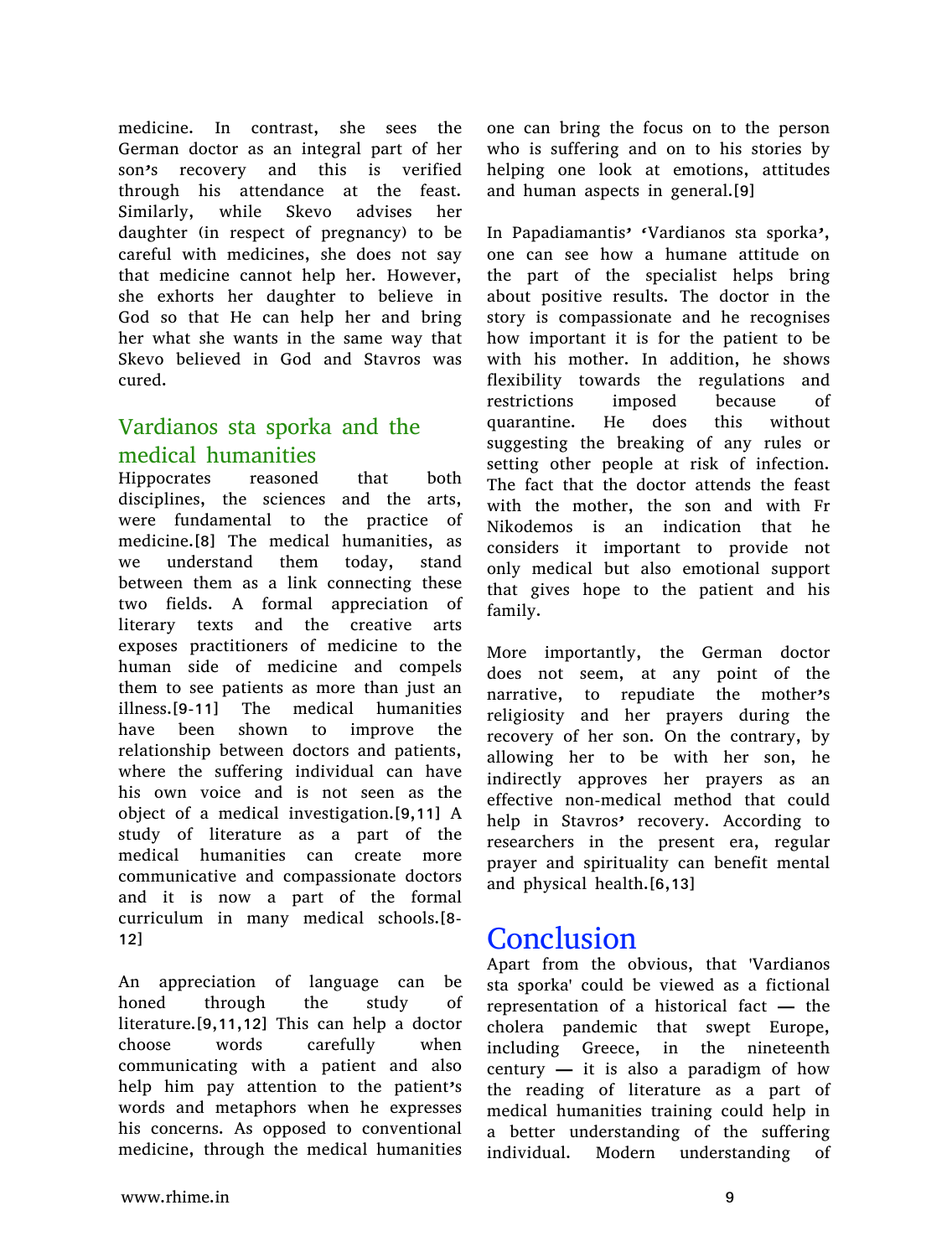science and medicine makes it easier now than before to recognize how religious and scientific thoughts are linked — and how both disciplines engage the imagination and deserve respect.[11] The physician in Papadiamantis' novel manifests a combination of religious and scientific thought as demonstrated through his overall attitude. The novel, thus, can be taken as an example of medical humanities literature that straddles this important inter-disciplinary area. Health providers should be trained to consider this possibility and, along with other means, could use this short novel — or extracts from it — to generate discussions on how they can

work with their patient's religious beliefs. It will allow patient-centred care to be delivered in a way that patients find contextual and which they therefore find acceptable.[11,14,15] In addition, the doctor in the novel could serve as a role model for fostering communication skills, appropriate attitudes, and a more sensible way of thinking in medicine. Stavros is cured when many others died — this can be seen by some as a miracle and as God's response to Skevo's prayers and faith, but it is likely the result of the doctor's knowledge and skill, and his kindness, understanding, sympathy and humane treatment.

# References

1. Bien P. Kazantzakis and Linguistic Revolution in Greek Literature. Princeton: Princeton University Press; 1972. pp. 118-20.

2. Papadiamantis A. Alexandros Papadiamantis: Easter chanter. In: Ersoy A, Gorny M, Kechriotis V (eds). Modernism - Representations of National Culture. Hungary: Central European University Press; 2010. Kitroeff M (translator). Chapter III. Literary representations of the "national character". pp. 184-9.

3. Papadiamantis A. Vardianos Sta Sporka. Athens: Vivliopoleion tis Estias; 1999:1-296. Greek.

4. Magiorkinis E. The cholera outbreak in the Balkan Wars. Journal of the Medical Inspectorate of Armed Forces.

2013;1(1):179-86. Greek.

5. Barua D, Greenough WB III (eds). Current Topics in Infectious Disease: Cholera. New York: Springer-Verlag; 2013:1-372.

6. Schlundt DG, Franklin MD, Patel K, McClellan L, Larson C, Niebler S, Hargreaves M. Religious affiliation, health behaviors and outcomes: Nashville REACH 2010. Am J Health Behav. 2008;32(6):714- 24.

7. Andreopoulos A. The Sign of the Cross: the Gesture, the Mystery, the History. Massachusetts: Paraclete Press. 2014. pp. 90, 99.

8. Fhearraigh IM. Medicine, film, and literature: the purpose and benefits of including medical humanities in medical education. Royal

College of Surgeons in Ireland: Student Medical Journal. 2008;1(1):63-5.

9. Kirklin D, Richardson R. Medical humanities and tomorrow's doctors. In: Medical Humanities: a Practical Introduction. Kirklin D, Richardson R (eds). London: Royal College of Physicians. 2001. pp. 1-6.

10. Hooker C. The medical humanities: a brief introduction. Aust Fam Physician. 2008;37(5):369-70.

11. Greaves D, Evans M. Medical humanities. Med Hum. 2000;26:1-2.

12. Bolton G. Understanding misunderstanding in medical consultation. In: Medical Humanities: a Practical Introduction. Kirklin D, Richardson R (eds). London: